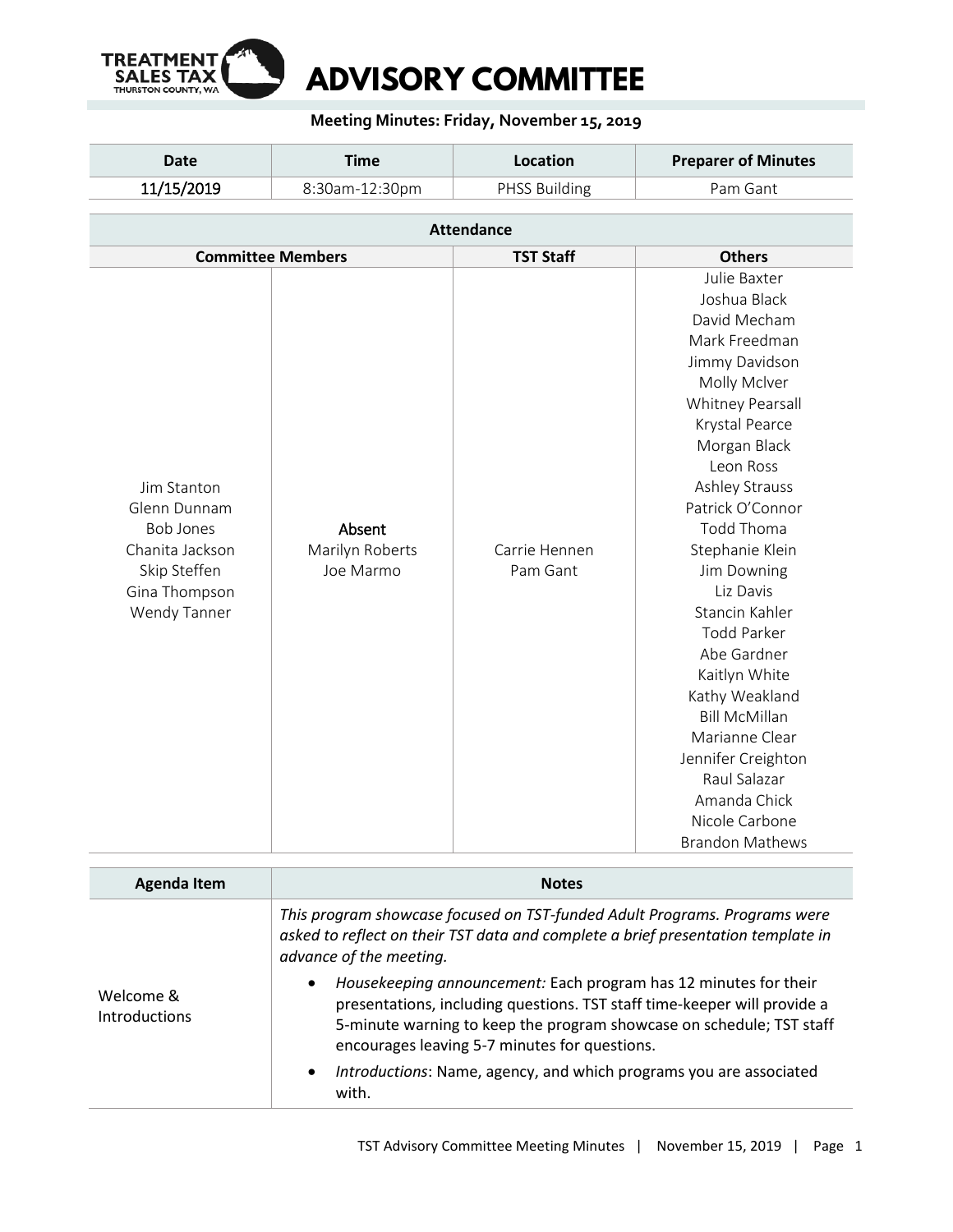

| <b>Agenda Item</b> | <b>Notes</b>                                                                                                                                                                                                                                                                                                                                                           |
|--------------------|------------------------------------------------------------------------------------------------------------------------------------------------------------------------------------------------------------------------------------------------------------------------------------------------------------------------------------------------------------------------|
|                    | Notes below capture basic points of discussion; please also see accompanying<br>slide presentation and <b>TST Data Dashboard</b> for more complete information<br>presented by each program.                                                                                                                                                                           |
|                    | <b>Pretrial Services Diversion, Nicole &amp; Marianne</b>                                                                                                                                                                                                                                                                                                              |
|                    | This program focuses on providing treatment-based options in lieu of<br>incarceration for individuals with mental health or substance use needs                                                                                                                                                                                                                        |
|                    | New program to TST in 2019; program didn't launch until September; 18<br>$\bullet$<br>contracts signed as of 11/15/19                                                                                                                                                                                                                                                  |
|                    | Typical pretrial contracts are 6-12 months<br>$\bullet$                                                                                                                                                                                                                                                                                                                |
|                    | Challenges this far: limited office space, need urinalysis notification<br>$\bullet$<br>system to replace cold calling clients, participants paying for urinalysis<br>out of pocket each time (\$12.70/each and randomly draws minimum<br>3/month)                                                                                                                     |
|                    | <b>Veterans Case Manager, Ashley</b>                                                                                                                                                                                                                                                                                                                                   |
|                    | This program conducts intakes for Veterans at the TC jail and<br>coordinates with clients that will be released from the jail to connect to<br>resources in the community, especially resources available at the Lacey<br><b>Veterans Hub</b>                                                                                                                          |
|                    | Does not provide Veterans Service Officer (VSO) services, instead refers<br>$\bullet$<br>to VSO for VA benefits, claims, etc.                                                                                                                                                                                                                                          |
| Program Showcases  | Uses Veterans Assistance Fund to assist Veterans<br>$\bullet$                                                                                                                                                                                                                                                                                                          |
|                    | Difficulty finding housing for Veterans with certain criminal convictions/<br>$\bullet$<br>charges (high- barrier housing options)                                                                                                                                                                                                                                     |
|                    | Only .2 FTE for this specific program; annual number of clients served<br>has decreased but the number of clients served at once has increased<br>slightly because Veterans remain on the caseload longer                                                                                                                                                              |
|                    | <b>Chemical Dependency Program, Stephanie</b>                                                                                                                                                                                                                                                                                                                          |
|                    | This program is serving more clients that have felonies and higher<br>risk/higher need than previous years                                                                                                                                                                                                                                                             |
|                    | Drug Court participants only complete Phase I and Phase II through the<br>$\bullet$<br>jail supervision, and Jail inmate participants complete all three phases-<br>this explains the differences in graduation rates (possibly) as they are<br>not being reported the same (TST to make updates to account for this<br>difference in the data reported going forward) |
|                    | Receives 10-12 referrals per week for CDP                                                                                                                                                                                                                                                                                                                              |
|                    | Program would like additional resources for individuals with co-occurring<br>disorders and trauma with additional Mental Health Professionals<br>(MHPs) in the jail                                                                                                                                                                                                    |
|                    | Challenges: Groups that contain male and female participants are not<br>ideal for many females with significant trauma, waitlist to get into the<br>program                                                                                                                                                                                                            |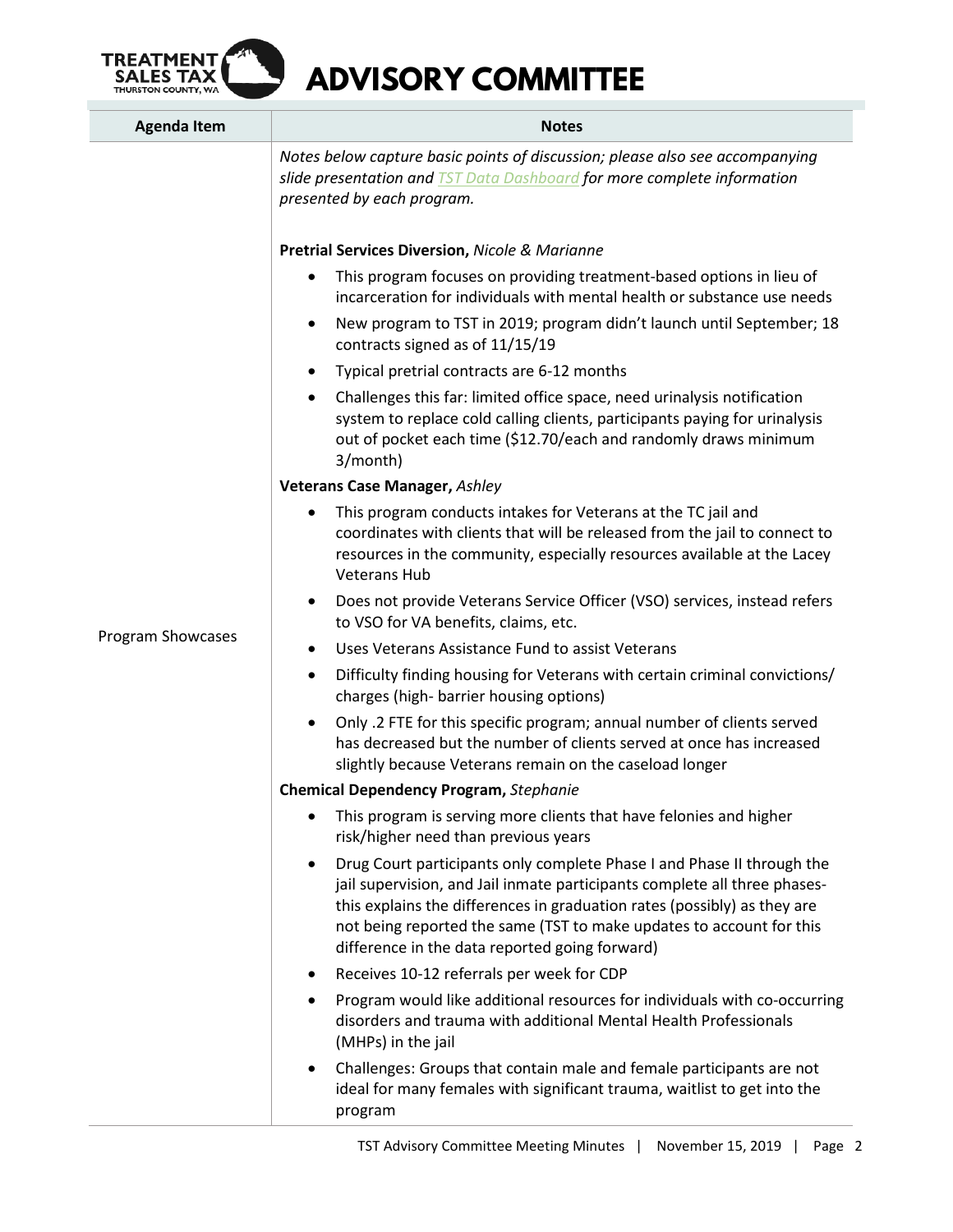

| <b>Agenda Item</b> | <b>Notes</b>                                                                                                                                                                                                                                                                               |  |
|--------------------|--------------------------------------------------------------------------------------------------------------------------------------------------------------------------------------------------------------------------------------------------------------------------------------------|--|
|                    | Inmate Mental Health Services- Psych ARNP Prescriber, Steph                                                                                                                                                                                                                                |  |
|                    | This program has experienced staff turnover, which reduces the number<br>$\bullet$<br>of clients able to be seen and increases the wait times                                                                                                                                              |  |
|                    | Wait times to be seen are reported to be lower than similar community<br>$\bullet$<br>providers, but still close to 2 weeks                                                                                                                                                                |  |
|                    | High demand for this program as evidenced by the numbers served each<br>$\bullet$<br>quarter                                                                                                                                                                                               |  |
|                    | Program would like to increase Psych ARNP time from 24 hours/week to<br>$\bullet$<br>36 hours/week (TST currently funds 8 hours)                                                                                                                                                           |  |
|                    | Why do some clients refuse medication? Stigma about mental health,<br>$\bullet$<br>severe mental illness, clients don't like the side effects, clients don't<br>want to pay for medication out of pocket                                                                                   |  |
|                    | Program would like to see an MHP dedicated to clients receiving Psych<br>$\bullet$<br><b>ARNP</b> services                                                                                                                                                                                 |  |
|                    | Inmate Mental Health Services- Transitions & Medication Management, Kaitlyn                                                                                                                                                                                                                |  |
|                    | This program works with clients that are entering work release; a lot of<br>٠<br>clients come from the Chemical Dependency Program after completing<br>Phase II                                                                                                                            |  |
|                    | Housed at exit rate for clients is very high<br>$\bullet$                                                                                                                                                                                                                                  |  |
|                    | Program reports good collaboration with community resources and<br>$\bullet$<br>attributes success of high exit rate and linked to treatment rate to warm<br>hand-offs in the community                                                                                                    |  |
|                    | Program staff are incorporating financial skills instruction (e.g., banking,<br>$\bullet$<br>budgeting) into program to increase chances of success when in work<br>release                                                                                                                |  |
|                    | Inmate Mental Health Services-Re-Entry, Pretrial Release, Crisis Care, Bill &<br><b>Steph</b>                                                                                                                                                                                              |  |
|                    | Fewer clients are referred to pretrial release services and TC jail staff are<br>٠<br>unsure of the reason why                                                                                                                                                                             |  |
|                    | Increased linked to treatment rate since 2017<br>$\bullet$                                                                                                                                                                                                                                 |  |
|                    | Program would like to see more transitional housing in the community<br>$\bullet$<br>available to recently released individuals from the jail with fully staffed<br>case managers to help contribute to a successful transition back into the<br>community                                 |  |
|                    | Crisis Care program through Healthcare Delivery Services (HDS) will be<br>$\bullet$<br>discontinued as of Jan. 1 <sup>st</sup> and the Jail Intensive Case Management<br>program operated by the Thurston Mason Behavioral Health<br>Organization will take over all weekends and holidays |  |
|                    | Preparing for Re-Entry Employment, Leon                                                                                                                                                                                                                                                    |  |
|                    | This program is seeing an increased demand for its services                                                                                                                                                                                                                                |  |
|                    | Program is incorporating more budget/financial advice and SMART goals<br>٠<br>instruction into curriculum to help set clients up for success                                                                                                                                               |  |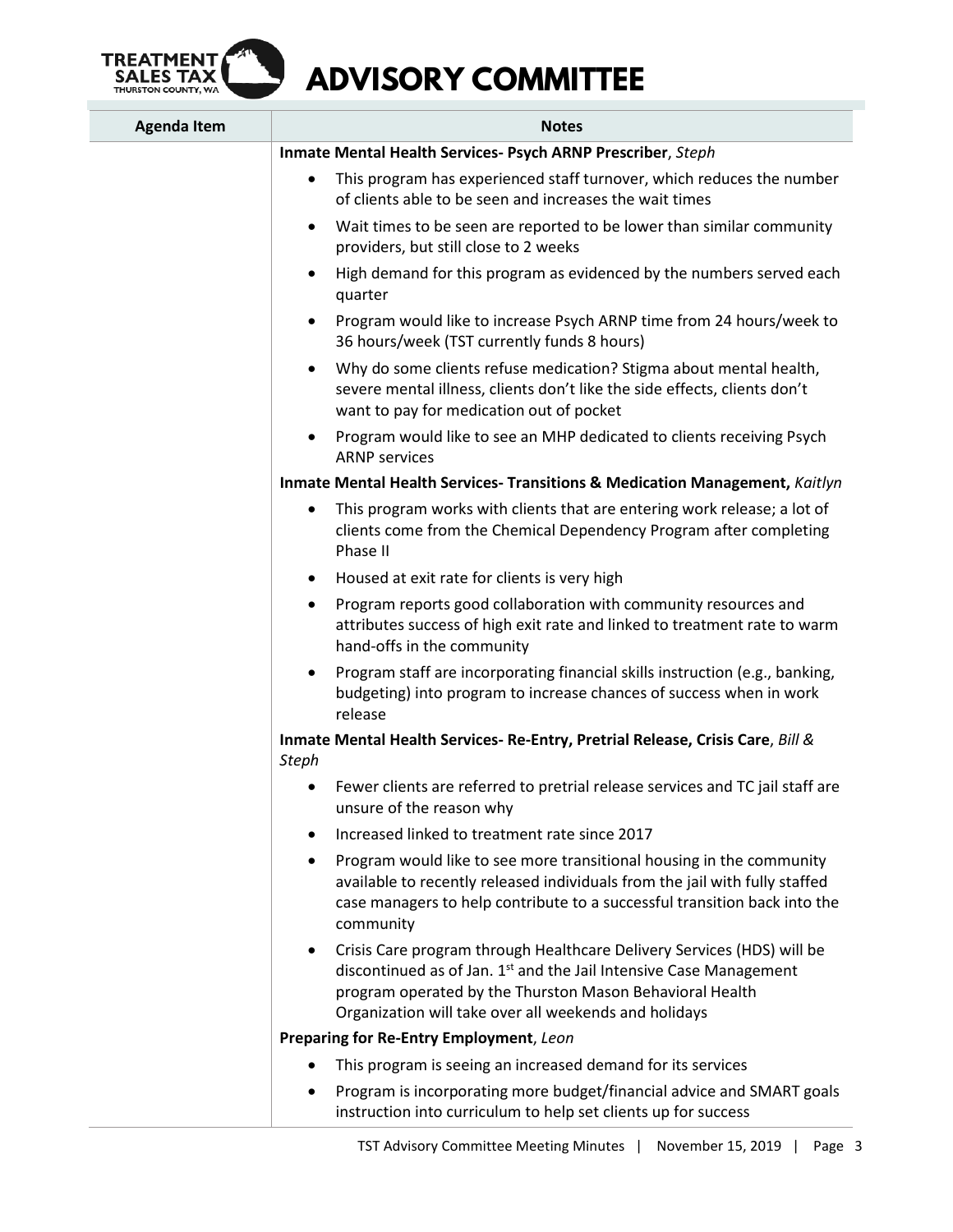

| <b>Agenda Item</b> | <b>Notes</b>                                                                                                                                                                                                                                                        |
|--------------------|---------------------------------------------------------------------------------------------------------------------------------------------------------------------------------------------------------------------------------------------------------------------|
|                    | PREP staff help provide a transition plan for folks going in to work<br>$\bullet$<br>release so they are better prepared to apply what they learn                                                                                                                   |
|                    | Program would like to see more mentorship opportunities available to<br>$\bullet$<br>PREP clients and additional opportunities to practice applying the skills<br>and tools they learn through the program before searching for a job                               |
|                    | Program is seeing increased enrollment of clients over 55 years old and<br>$\bullet$<br>decreased engagement/job retention of 18-24 year olds                                                                                                                       |
|                    | <b>Corrections Coordinator</b> , Steph                                                                                                                                                                                                                              |
|                    | Time analysis was conducted this year to identify the time spent by the<br>٠<br>coordinator position in the jail in specific programs and among specific<br>tasks (graphs are in the presentation showcase packet)                                                  |
|                    | Coordinator accepts referrals, coordinates screenings, conducts<br>$\bullet$<br>screenings, attends staffing and meetings, provides program oversight,<br>connects resources, and much more                                                                         |
|                    | The initial TST-funded jail programs did not have this position to<br>organize/coordinate, but as the programs expanded and more programs<br>were created, Jail leadership feel that this position is absolutely crucial<br>for the programs to operate effectively |
|                    | Jail Intensive Case Management, Morgan & Mark                                                                                                                                                                                                                       |
|                    | This program's name was changed from "Mentally III Offender Program"<br>$\bullet$<br>in July 2019 when services were operated by a new provider (direct<br>service arm of Thurston Mason Behavioral Health Organization)                                            |
|                    | Need for interventions and services has doubled since 2016<br>$\bullet$                                                                                                                                                                                             |
|                    | This program provides a team of MHPs, peer counselor, and therapist in<br>$\bullet$<br>the Thurston County jail in conjunction with additional MHPs provided<br>through Trueblood grant funding                                                                     |
|                    | Many services provided through this program, including suicide watch<br>$\bullet$<br>crisis response, competency restoration paperwork, crisis responses, etc.<br>7 days a week                                                                                     |
|                    | Therapeutic enclosures being added to the jail will provide the ability to<br>$\bullet$<br>safely conduct additional group sessions for higher risk inmates in the<br>intensive jail unit                                                                           |
|                    | This program would like to see MHPs available for every unit within the<br>$\bullet$<br>jail and additional therapy services as the demand is increasing                                                                                                            |
|                    | Long-term follow-up and client tracking when a client has left the jail is<br>$\bullet$<br>exceptionally difficult due to different release dates, length of stays,<br>transient populations, etc.                                                                  |
|                    | Nisqually Jail Case Management, David & Joshua                                                                                                                                                                                                                      |
|                    | The pretrial release portion of this program has seen a steady decline in<br>$\bullet$<br>referrals, staff sense that judges are becoming less likely to provide<br>additional chances to repeat offenders                                                          |
|                    | Increased demand for re-entry caseload services and this program<br>٠<br>receives a significant number of referrals every quarter (with a                                                                                                                           |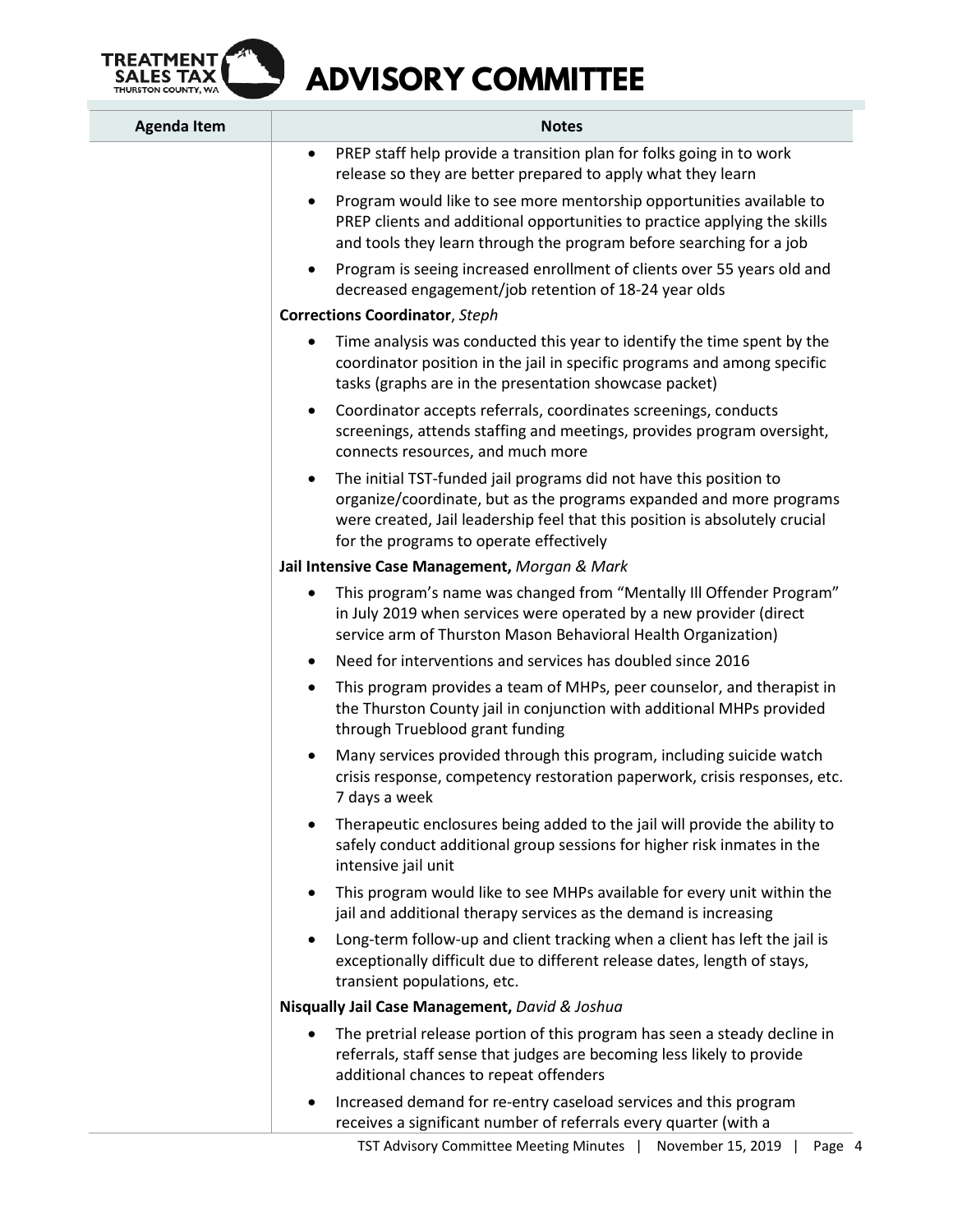

| <b>Agenda Item</b> | <b>Notes</b>                                                                                                                                                                                                                                                                                                                                                 |  |
|--------------------|--------------------------------------------------------------------------------------------------------------------------------------------------------------------------------------------------------------------------------------------------------------------------------------------------------------------------------------------------------------|--|
|                    | significant number of ineligible clients referred- due to out of county<br>residency or charges)                                                                                                                                                                                                                                                             |  |
|                    | Good partnerships and collaboration are in place to connect clients to<br>$\bullet$<br>resources, including behavioral health assessments through the<br>Intensive Case Management program that can directly link clients to<br>treatment needed                                                                                                             |  |
|                    | A significant challenge for this program is transportation                                                                                                                                                                                                                                                                                                   |  |
|                    | <b>Housing Case Management, Brandon</b>                                                                                                                                                                                                                                                                                                                      |  |
|                    | Increased demand for this program and increased quarterly caseload<br>$\bullet$<br>over the last couple of years                                                                                                                                                                                                                                             |  |
|                    | With the increased budget, this program is able to provide more rental<br>assistance for longer, and clients are more likely to be able to pay their<br>own rent at exit from the caseload                                                                                                                                                                   |  |
|                    | 7 additional clean and sober houses have recently been vetted for this<br>$\bullet$<br>caseload and will be available to clients very soon                                                                                                                                                                                                                   |  |
|                    | This program would like to see more case managers and peer support to<br>help better manage and support clients- they would like to spend more<br>time with each client and to add additional rental assistance funds                                                                                                                                        |  |
|                    | <b>Inmate Housing Case Management, Amanda</b>                                                                                                                                                                                                                                                                                                                |  |
|                    | This program provides similar resources as the HCM program above, but<br>they receive referrals from the jail for clients that are re-entering the<br>community                                                                                                                                                                                              |  |
|                    | A significant challenge has been the 'drop off' period between jail<br>$\bullet$<br>release and when the client is supposed to appear at their new housing<br>location- many clients don't show up. Program would like to see direct<br>transportation from the jail to the new housing situation for clients to<br>decrease chances of them not showing up. |  |
|                    | <b>Intensive Case Management, Stancin &amp; Jimmy</b>                                                                                                                                                                                                                                                                                                        |  |
|                    | This program has seen a high demand over the last few years (over 300<br>clients served every year since 2017)                                                                                                                                                                                                                                               |  |
|                    | Works with the First Look program to provide SUD assessment and<br>$\bullet$<br>screening and referrals                                                                                                                                                                                                                                                      |  |
|                    | It is challenging to coordinate services and treatment for clients with co-<br>occurring disorders                                                                                                                                                                                                                                                           |  |
|                    | Program connects many clients to inpatient treatment                                                                                                                                                                                                                                                                                                         |  |
|                    | Program would like to see additional services in the community for<br>detox beds for clients enrolled in TST-funded programs                                                                                                                                                                                                                                 |  |
|                    | Lack of inpatient/residential facilities who can accept individuals with<br>co-occurring medical needs is challenging                                                                                                                                                                                                                                        |  |
|                    | <b>Intensive Services Probation Counselor, Raul</b>                                                                                                                                                                                                                                                                                                          |  |
|                    | New position that started in September this year                                                                                                                                                                                                                                                                                                             |  |